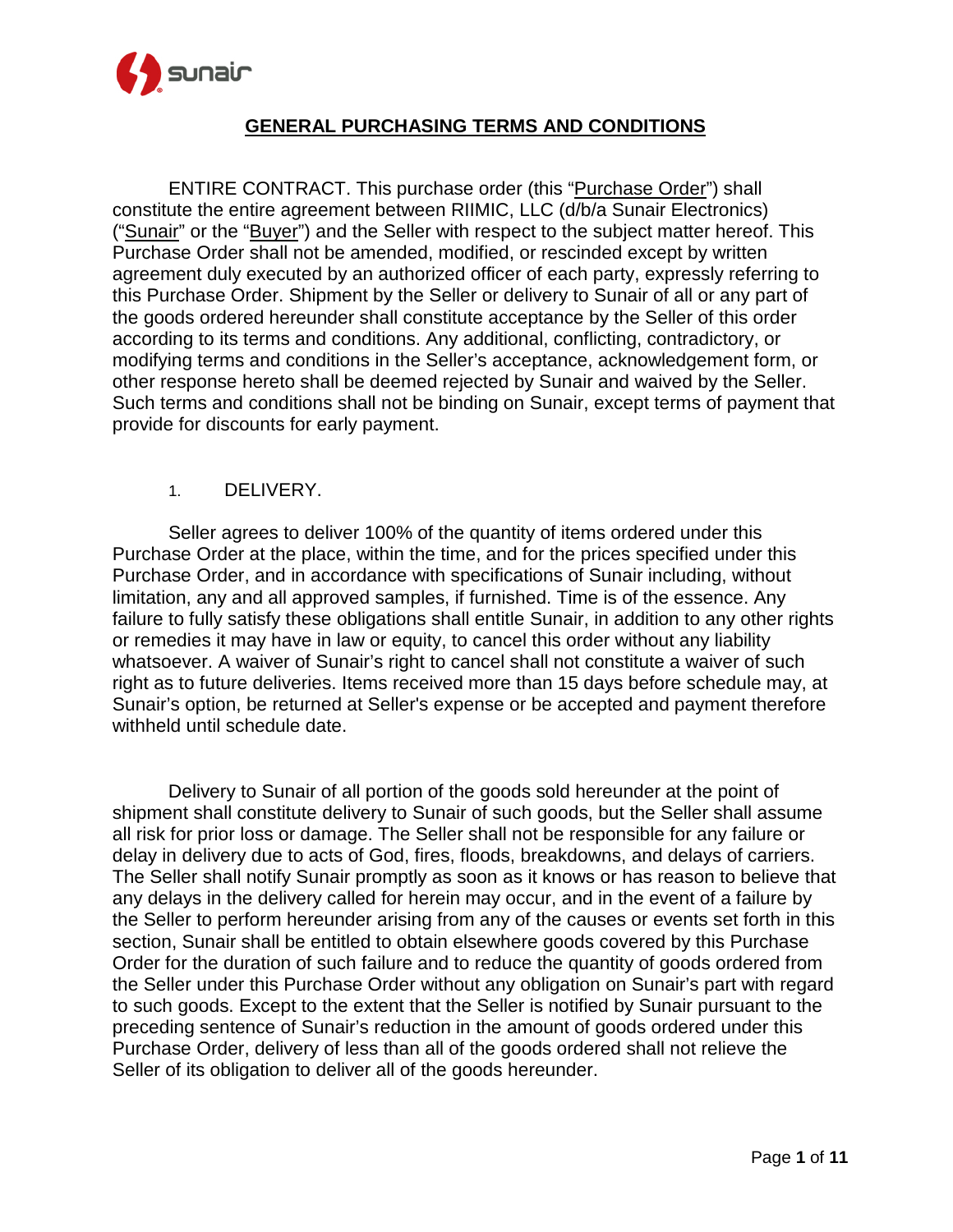

#### 2. PACKING.

The Seller will not charge Sunair for packing, boxing, or cartage unless fully and separately itemized on this Purchase Order. The Seller will be liable for any and all damages to any material not packed sufficiently to insure proper protection.

## 3. DESIGN, TOOLS, ETC.

Any design, pattern, tool, die, jig, fixture, drawing, or test equipment heretofore or hereafter furnished by Sunair in connection with this Purchase Order shall remain Sunair's property to be delivered to Sunair upon request, and shall not be used by the Seller for any reason other than for the benefit of Sunair. Special tools, dies, jigs, fixtures and test equipment, acquired for performance of this Purchase Order and the cost of which has been included in computing the price specified in this Purchase Order shall become the property of Sunair and shall be marked as directed, held for delivery to Sunair, and shall not be used for any reason other than for the benefit of Sunair. Unless otherwise expressly stated on the face of this Purchase Order, Sunair shall have no obligation to furnish or pay for tools, dies, jigs, or equipment of any kind required for Seller's performance of this Purchase Order. The Seller shall execute, deliver, and perform any documents reasonably required by Sunair to evidence Sunair's ownership of such tools and equipment.

## 4. CHANGES.

Sunair reserves the right to make changes in the drawings, designs or specifications, and in the dates for delivery, as specified in the schedule set forth on the face hereof, except that no change shall accelerate the rate of delivery hereunder without the Seller's consent.

If the cost of, or time requested for, furnishing the items ordered hereby is increased or decreased as a result of any change so ordered, the price, or time for delivery, or both shall be increased or decreased solely for variation. However, no increase shall be allowed either in delivery schedule or price unless the Seller notifies Sunair in writing of its claim therefore within 30 days from the Seller's receipt of the order for such change. Upon receipt of any change order, Seller agrees to proceed diligently in the performance of this order as changed.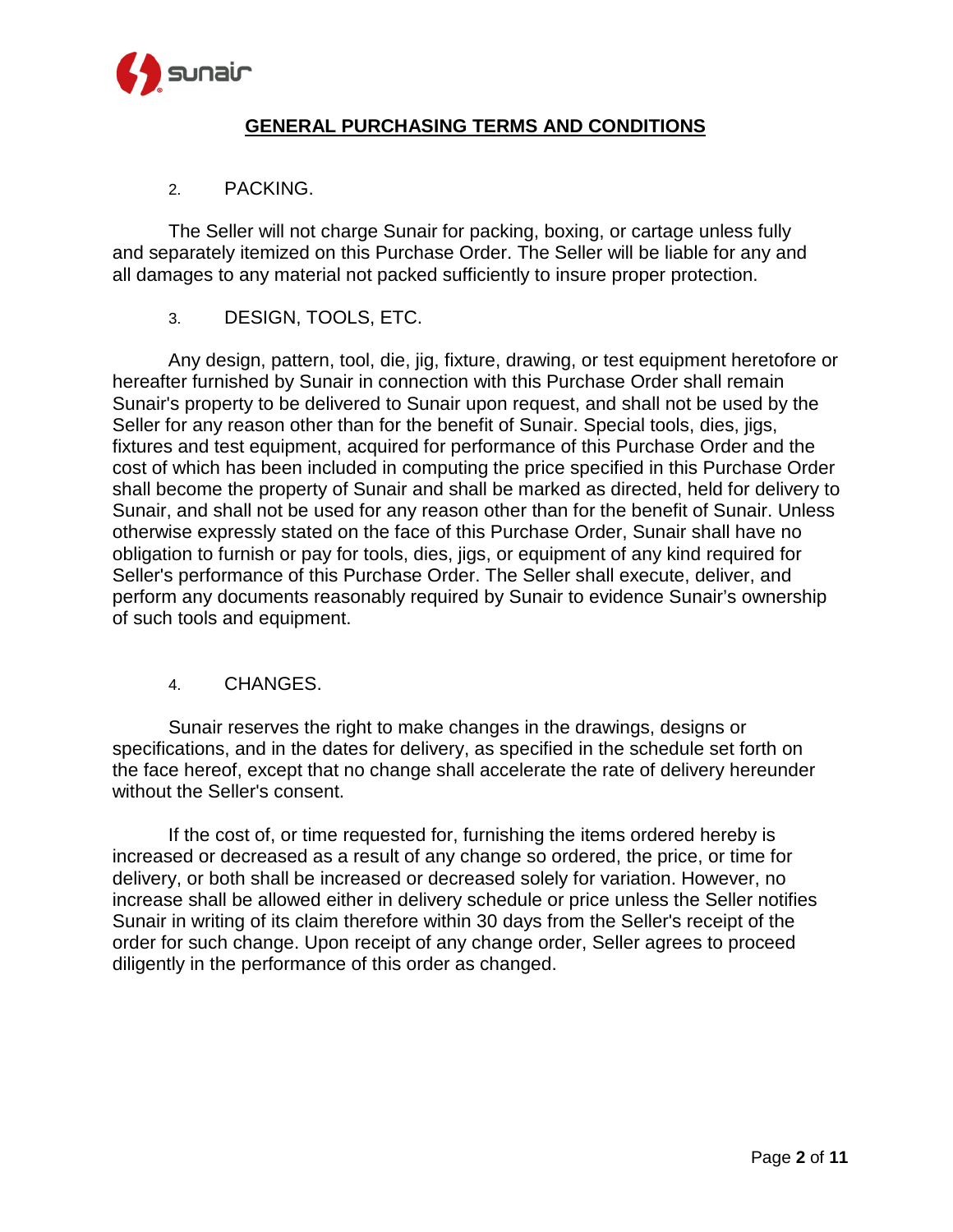

#### 5. WARRANTY AND INSPECTION.

Seller warrants that at the time of delivery thereof all items delivered hereunder will be in conformity with Sunair's specifications and any and all approved samples, if furnished, and free from defects, including latent defects, which warranty shall survive inspection, delivery, and payment. If a sample item has been or is to be submitted by the Seller to Sunair, the Seller shall obtain Sunair's written approval thereof before proceeding hereunder and no modification thereof shall be binding upon Sunair unless in writing and signed by an authorized officer of Sunair. Items not in conformity herewith may, at Sunair's option, be returned to Seller for repair, replacement, credit or refund as Sunair may direct, or Sunair may retain such items at a proper adjustment of price. Upon receipt of items not in conformity herewith, Sunair may cancel any undelivered portion of the order. The Seller shall reimburse Sunair for all expenses of handling, inspection, and return of defective items. The Seller expressly assumes all risk of loss or damage to items returned by Sunair while in transit, including loss or damage due to improper packing by Sunair. The Seller shall be liable for damages, related to the delivery of non-conforming items.

Inspection and tests may be made by Sunair (or the Government when articles are being produced for Government contract) at any time before, during or after manufacture.

#### Consignment Material:

Any raw material provided by Sunair to the sub-contractors, example: Metal extrusion, the sub-contractor must deliver the complete finished product quantity, as per Purchase Order. The sub-contractor shall be liable for any excessive damages, including scrap, consequential and special damages, for loss or expenses directly or indirectly related to the delivery of non-conforming items.

#### Kits:

Any kits sent to the Board-Assembly houses, must be inspected by them for accuracy. Any discrepancies must be reported to Sunair within 72 hours of delivery. All excess material must be returned to Sunair, once the job is completed.

## 6. INTELLECTUAL PROPERTY.

Unless the items ordered are of designs furnished by Sunair, the Seller agrees to fully indemnify and hold harmless Sunair, its divisions, subsidiaries, managers, customers, agents, employees, officers, directors, consultants and assigns from and against any and all claims, suits, loss, damage, and expenses (including, but not limited to, legal fees and expenses) arising out of the infringement of any U.S. patent, copyright, trademark, trade name or intellectual property, or arising out of, or in connection with, the defense of any such claim of infringement.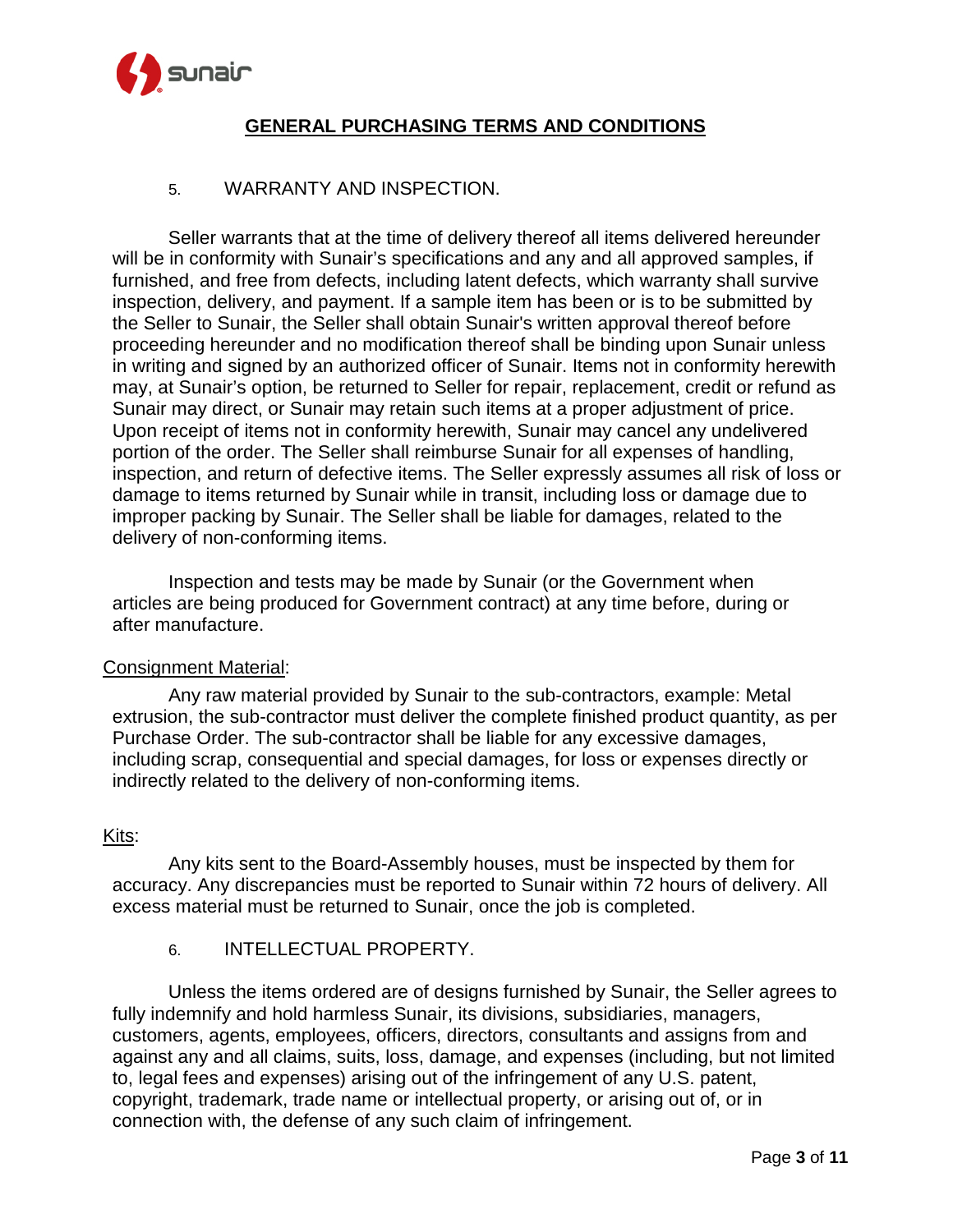

### 7. TAXES.

The prices herein stated exclude all federal taxes imposed on items furnished hereunder, and the Seller shall set forth all applicable taxes as separate items on invoices to be paid by Sunair unless Sunair shall furnish Seller with tax exemption certificates.

### 8. PERFORMANCE OF WORK NOT ASSIGNABLE.

Seller will not assign or sublet the work to be done hereunder without the written consent of Sunair, but this provision shall not restrict Seller in the procurement of component parts or materials. If the Seller is not a manufacturer, the Seller agrees to require compliance with all the provisions of this order by its manufacturer the same as though such manufacturer was the Seller hereunder.

## 9. SCHEDULE NOT TO BE ANTICIPATED.

The Seller shall not unreasonably anticipate delivery schedule by the purchase of items or manufacture of quantities exceeding those reasonably required to meet delivery dates.

#### 10. TERMINATION.

(a) Sunair may terminate this Purchase Order, in whole or in part, at any time by delivery of written notice (whether by mail, fax or email). Upon any such termination the Seller shall, to the extent and at the times specified by Sunair, stop all work pursuant to this Purchase Order, place no further orders hereunder, terminate work under orders outstanding hereunder, assign to Sunair all of the Seller's interests under terminated subcontracts and orders, settle all claims thereunder after obtaining Sunair's approval, protect all property in which Sunair has, or may acquire, an interest, and transfer title and make delivery to Sunair of all articles, materials, work in process, or other things held or acquired by the Seller in connection with the terminated portion of this order. Seller shall proceed promptly to comply with Sunair's directions respecting each of the foregoing without awaiting settlement or payment of its termination claim. The Seller shall have a duty to mitigate any damages incurred as a result of Sunair's termination hereunder.

 $(b)$  Within six (6) months from such termination the Seller may submit to Sunair its written claim for termination charges in the form and with the certifications prescribed by Sunair. Failure to submit such claim within such time shall constitute a waiver of all claims and a release of all Sunair's liability arising out of such termination.

 $(c)$  The parties may agree upon the amount to be paid to the Seller for such termination. If they fail to agree, Sunair shall pay the Seller the amount due for items delivered prior to termination, and in addition thereto, but without duplication, shall pay the following amounts: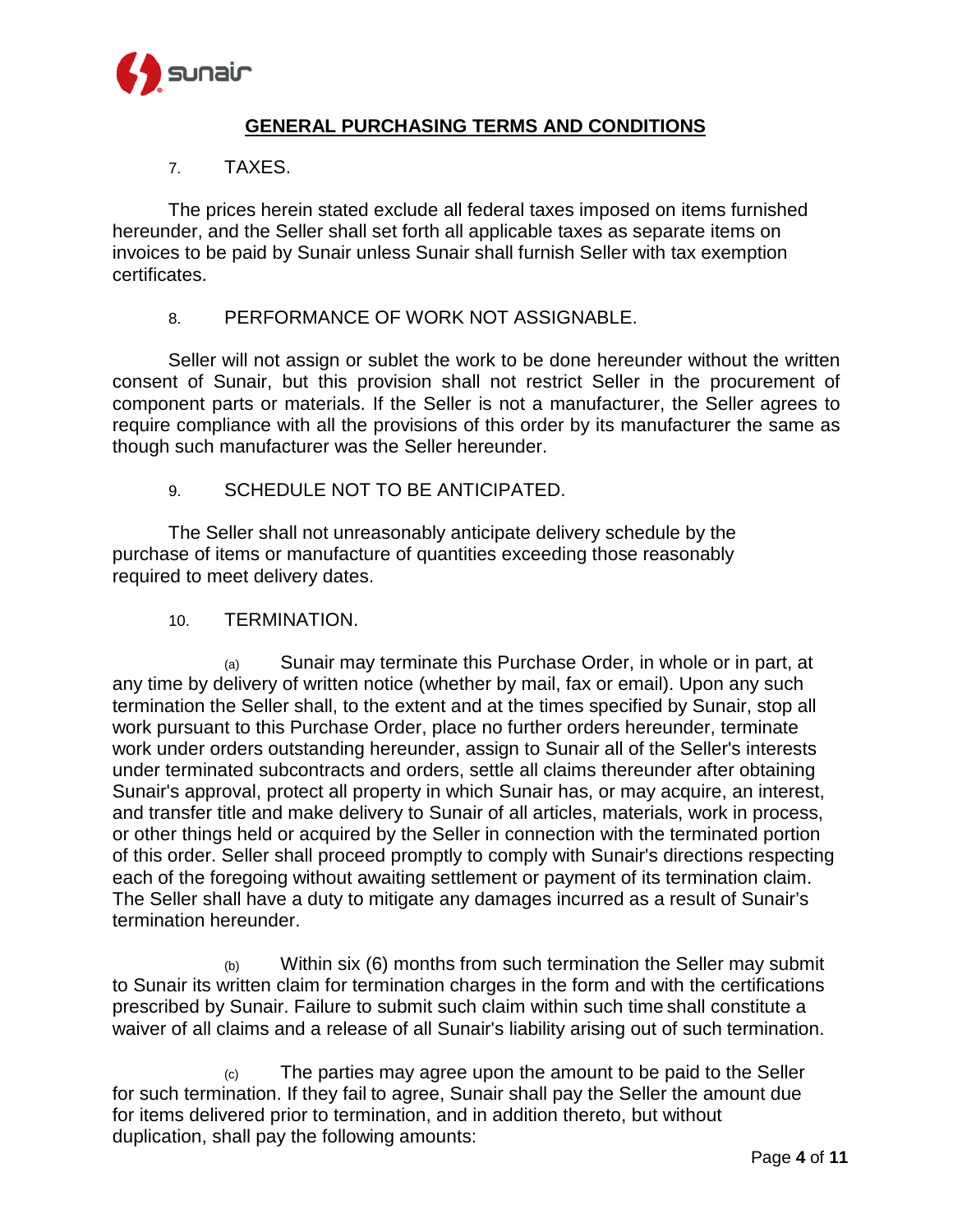

(1) The contract price for all items completed and delivered to Sunair in accordance with this Purchase Order and not previously paid for.

 $(2)$  (i) The actual out of pocket costs incurred by the Seller which are properly allocable or apportionable under recognized commercial accounting practices to the terminated portion of this order, and (ii) a sum equal to 2% of the part of such costs representing the costs of articles or materials not processed by the Seller, plus a sum equal to 8% of the remainder of such cost, but the aggregate of such sums shall not exceed 6% of the whole of such costs. For the purpose of subdivision (ii) such costs shall exclude any charge for interest on borrowings and shall exclude the cost of discharging liabilities for parts, materials, and services not received by the Seller before the effective date of termination if it appears Seller would have sustained a loss on the order, no profit shall be allowed under subdivision (ii) and an adjustment shall be made reducing the amount of the settlement to reflect the indicated rate of loss. Under no circumstances shall Sunair be liable for any special or consequential damages.

(3) The actual out of pocket costs of the Seller in making settlement hereunder and in protecting property in which Sunair has or may acquire an interest, if requested by Sunair.

(d) Payments made under paragraph 10(c), exclusive of payments under subparagraph (3), shall not exceed the aggregate price specified in this order, less payments otherwise made or to be made by Sunair to the Seller. There shall be excluded from any amounts payable to Seller under this Section 10 all amounts payable in respect of property lost, damaged, stolen or destroyed prior to delivery to Sunair.

(e) The foregoing paragraphs (a) to (d) inclusive, shall be applicable only to a termination for Sunair's convenience and shall not affect or impair any right of Sunair's to terminate this order for Seller's default in the performance hereof.

11. LABOR PROVISIONS.

(a) The Seller shall comply with provisions of the Fair Labor Standards Acts in the manufacture of articles hereunder and shall accompany all invoices with appropriate certificate of compliance.

(b) Goods supplied under this order shall be manufactured in accordance with provisions of the Walsh Healy Public Contracts Act.

 $(c)$  Whenever an actual potential labor dispute is delaying or threatens to delay the timely performance of this contract, Seller will immediately deliver written notice thereof to Sunair. Such notice shall include all relevant information with respect to such dispute.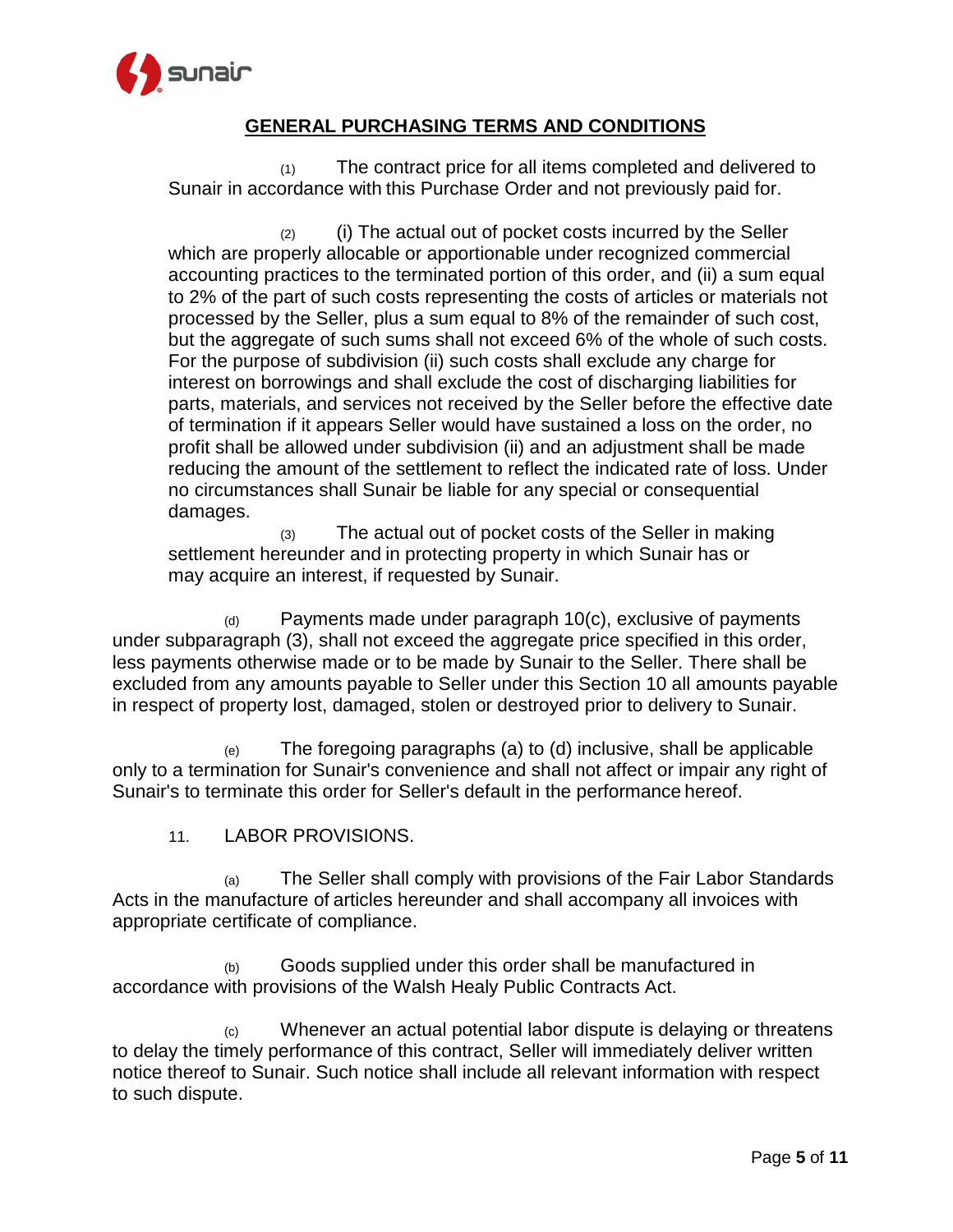

(d) In performing work under this order, Seller will not discriminate against any employee or applicant for employment because of race, religion, color or national origin. The foregoing includes but is not limited to, employment, upgrading, demotion, or transfer, recruitment or recruitment advertising, layoff or termination, rates of pay or other forms of compensation, and selection for training, including apprenticeship. Seller will post in conspicuous places available for employees and applicants for employment, notices setting forth nondiscrimination provisions.

## 12. GOVERNMENT CONTRACT CLAUSES.

IF THE WORDS "GOVERNMENT CONTRACT" APPEAR IN THE TYPEWRITTEN PORTION OF THIS ORDER FOLLOWED BY A CONTRACT IDENTIFICATION NUMBER, THE SAME INDICATES THAT THE ARTICLES ORDERED HEREBY ARE INTENDED FOR USE UNDER THE REFERENCED GOVERNMENT CONTRACT AND THERE IS INCORPORATED AS A PART OF THE TERMS AND CONDITIONS OF THIS ORDER, IN ADDITION TO THE FOREGOING, ALL APPLICABLE PROVISIONS REOUIRED BY SAID CONTRACT OR BY FEDERAL LAWS, EXECUTIVE ORDERS OR REGULATIONS TO BE INCLUDED IN CONTRACTS FOR MATERIALS OR SERVICES OF THE TYPE CALLED FOR HEREUNDER, INCLUDING BUT NOT LIMITED TO THE FOLLOWING:

(a) MILITARY SECURITY REQUIREMENTS.

If the Government contract under which this order is placed involves access to information classified "Confidential" including "Confidential - Modified Handling Authorized" or higher, Seller agrees to be bound by requirements of the Security Agreement (DD Form 441), including the current Department of Defense Industrial Security Manual for Safeguarding Classified information.

(b) INSPECTION, AUDIT, ETC.

Seller shall provide an inspection system, and for inspection of premises, satisfactory to the Government if any inspection or test is made by the Government on the premises of the Seller. Seller shall provide all reasonable facilities and assistance for the safety and convenience of the inspectors in the performance of their duties. Seller agrees that for a period of three (3) years following final payment to Seller hereunder any duly authorized representative of the United States Government shall

have access to and the right to examine any directly pertinent books, documents, papers and records of Seller involving transactions related to this order.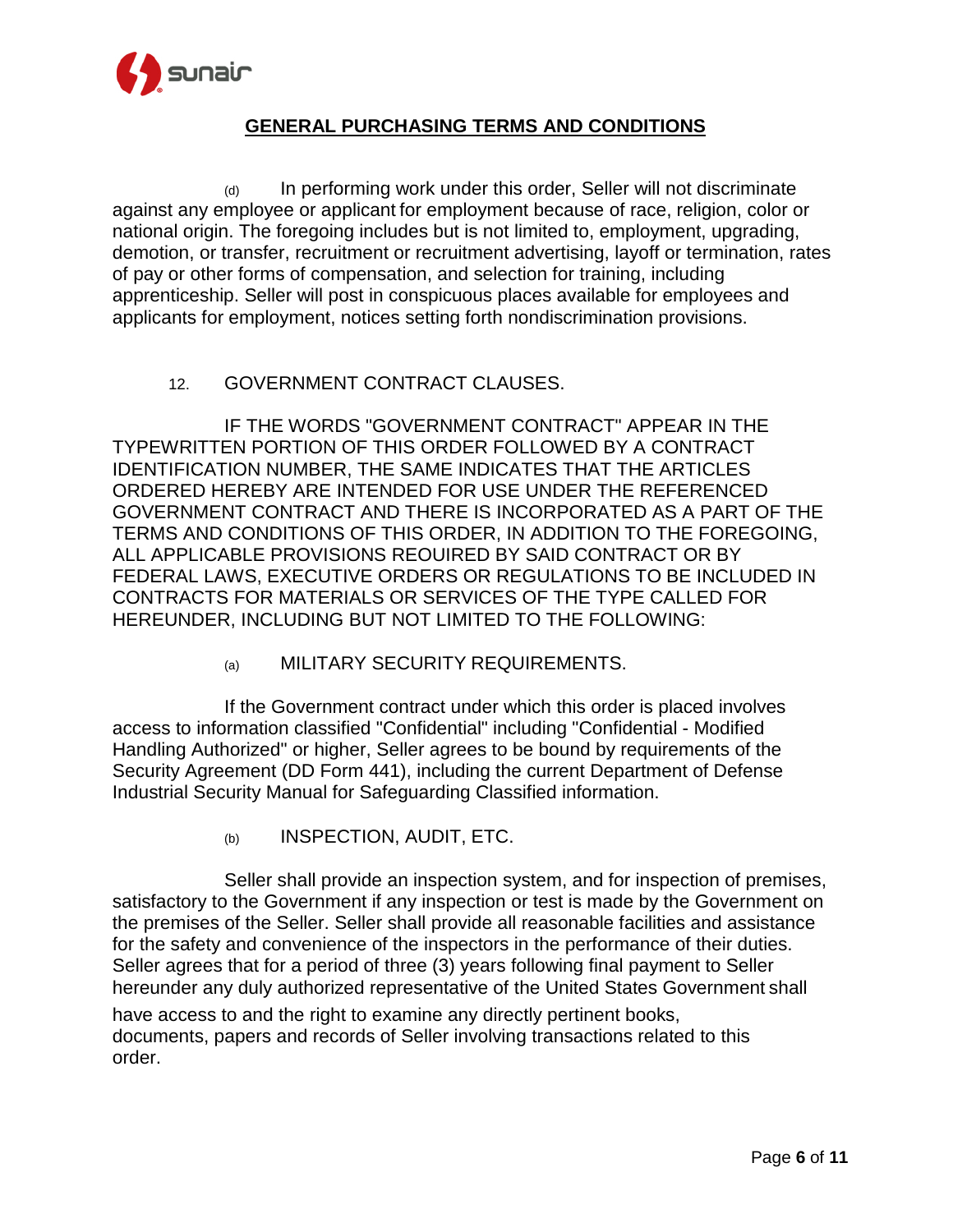

(c) TOOL CLAUSE.

Title to all tools, jigs, dies, fixtures, test equipment, and other similar items specified on the Purchase Order or the cost of which is charged against this contract, shall vest in Sunair for the benefit of the Government upon delivery thereof to the Seller or upon completion of manufacture of such tools, jigs, dies, fixtures, or test equipment by the Seller. The Seller shall have the right to use said items in the performance of this order only and upon completion or termination thereof, Seller shall comply, at Sunair's expense, with all instructions received from Sunair with respect to the delivery or disposition thereof. Until so delivered or disposed of, Seller shall at its own expense preserve, protect, maintain, and repair said items in accordance with good industrial practice and indemnify and hold harmless Sunair and/or the Government against all loss or damage of such items, except for ordinary use wear and tear.

### (d) RENEGOTIATION - EXCESS PROFIT.

(1) This Purchase Order is subject to the Renegotiation Act of 1951 or any other valid applicable law, whether heretofore or hereafter enacted and to the extent indicated therein, providing for the renegotiation of Government contracts and order placed thereunder, and shall be deemed to contain all the provisions required by Section 104 of the 1951 Act or such other applicable law without subsequent amendment of this order specifically incorporating such provisions. The Seller (which term as used in this clause means the party contracting to furnish the material or perform the work required by this order) agrees to insert the provisions of this clause on all subcontracts and/or purchase orders as required by Section 104 of said Act of 1951 or new act, as applicable, provided that the Seller shall not be required to insert the provisions in this clause in any such order or subcontract of a class or type described In section 103 (g) of the 1951 Act, or equivalent.

(2) Unless suspended by law or regulation, this Purchase Order, if for an amount exceeding \$10,000, is subject to all the provisions of the Vinson Trammel Act as amended and extended (10 U.S. Code § 2382 and § 7300) and shall be deemed to contain all the agreements required by those sections, and Seller agrees to insert in subcontracts hereunder the provisions of this clause where applicable.

(3) Nothing contained in this Section (d) shall subject this Purchase Order to said laws if Sunair is not required by law or contract to make the same subject thereto.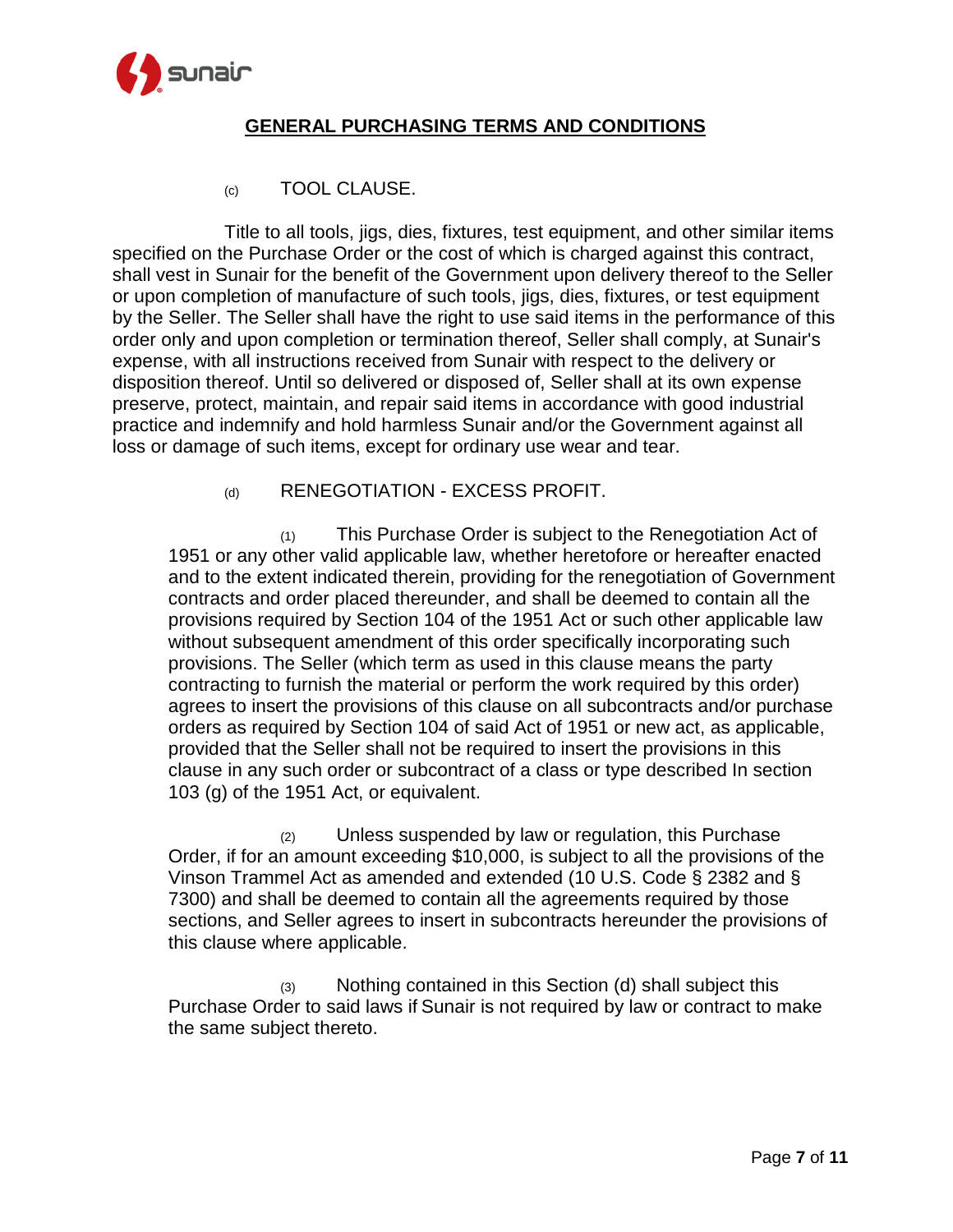

(e) LICENSE.

To the extent required by the contract between Sunair and government under which this order is placed, Seller will secure for and grant to the Government a non-exclusive, irrevocable, non-transferable, royalty-free license to make, have made and use for Government purposes and to sell or otherwise dispose of in accordance with law, material embodying any and all inventions made, conceived or actually reduced to practice for the purpose of fulfilling this order which are now or hereafter may be covered by United States patents, which are now or hereafter may be owned or controlled by Seller or under which Seller now has or hereafter may have the right to grant licenses.

(f) TERMINATION - COST PRINCIPLES AND RECORDS.

In the event of termination under the provisions of Paragraph 10 above, costs shall be determined in accordance with cost principles applicable to the referenced Government Contract, and Seller shall make available to Sunair and the Government its books, records and documents pertaining to cost and termination hereunder for six (6) years after final settlement.

#### 13. SUPPLIER FLOWDOWN REQUIREMENTS.

As an AS 9100 Certified and Registered company Sunair Electronics is required to communicate to our external providers (suppliers / vendors / contractors) the following requirements.

- (a) The external provider needs to:
	- (1) Implement a quality management system;
	- (2) Use customer-designated or approved external providers, including process sources (e.g., special processes);
	- (3) Notify Sunair Electronics of nonconforming processes, products, or services and obtain approval for their disposition;
	- (4) Prevent the use of suspected unapproved, unapproved, and counterfeit parts;
	- (5) Know that providing counterfeit and/or unapproved parts and/or assemblies to Sunair Electronics is strictly prohibited. External Providers who provide counterfeit and/or unapproved parts and/or assemblies will be reported to the applicable government authorities and GIDEP.
	- (6) Establish and maintain a Foreign Object Debris (FOD) prevention program;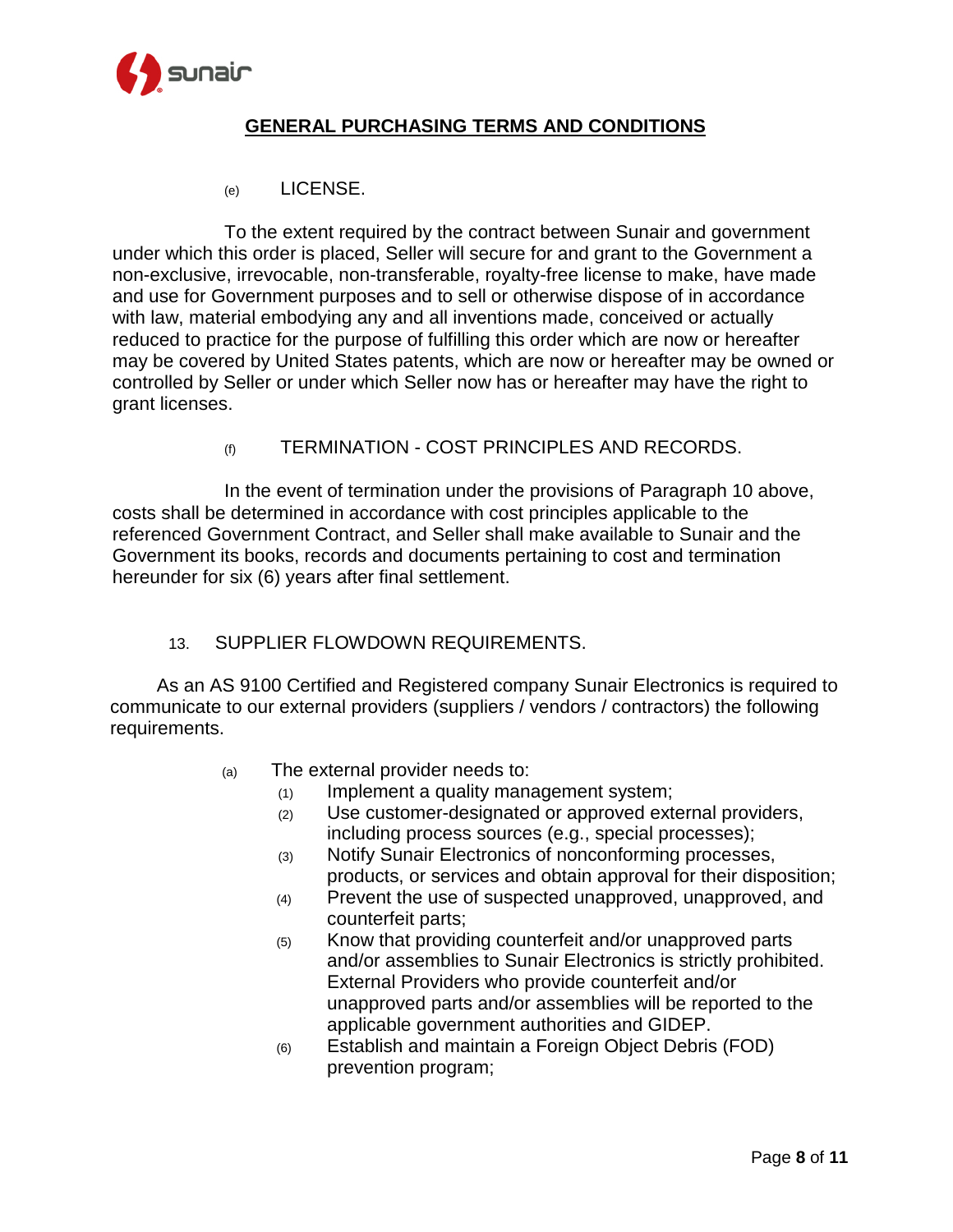

- (7) Notify Sunair Electronics of changes to processes, products, or services, including changes of their external providers or location of manufacture, and obtain Sunair Electronics' approval;
- (8) Flow down to your external providers applicable requirements including Sunair Electronics requirements;
- (9) Provide a certificate of conformity, test reports, or authorized release certificate, as applicable;
- (10) Provide test specimens for design approval, inspection/verification, investigation, or auditing;
- (11) Retain documented information for a minimum of 10 years or as required by customer and/or applicable regulations.

 (b) Provide right of access by Sunair Electronics, our customer, and regulatory authorities to the applicable areas of facilities and to applicable documented information, at any level of the supply chain.

 (c) The external provider must have awareness that they contribute product or service conformity, product safety and the importance of ethical behavior.

## 14. CONFIDENTIALITY.

Where goods hereunder are made from designs, documents, or data furnished by Sunair, or prepared at Sunair's direction (unless such designs, documents, or data are entirely of standard items made and/or furnished by the Seller in its ordinary course of business), said designs, documents or data shall be the exclusive property of Sunair and the Seller shall keep confidential the same. The Seller shall not use any such designs, documents or data for any purpose other than to produce goods for Sunair, unless otherwise previously agreed to by Sunair in writing.

15. WAIVERS AND SEVERABILITY.

No waiver by Sunair of any breach of any provision hereof by the Seller shall constitute a waiver of any provisions contained in any communication from the Seller and shall not be deemed an acceptance of such provisions or as a waiver of the provisions of this Purchase Order. Whenever this Purchase Order requires or permits consent by or on behalf of any party hereto, such consent shall be given in writing to be effective. The provisions of this Purchase Order will be severable, and in the event any provision is held to be unlawful or unenforceable, the remaining provisions will remain in full force and effect.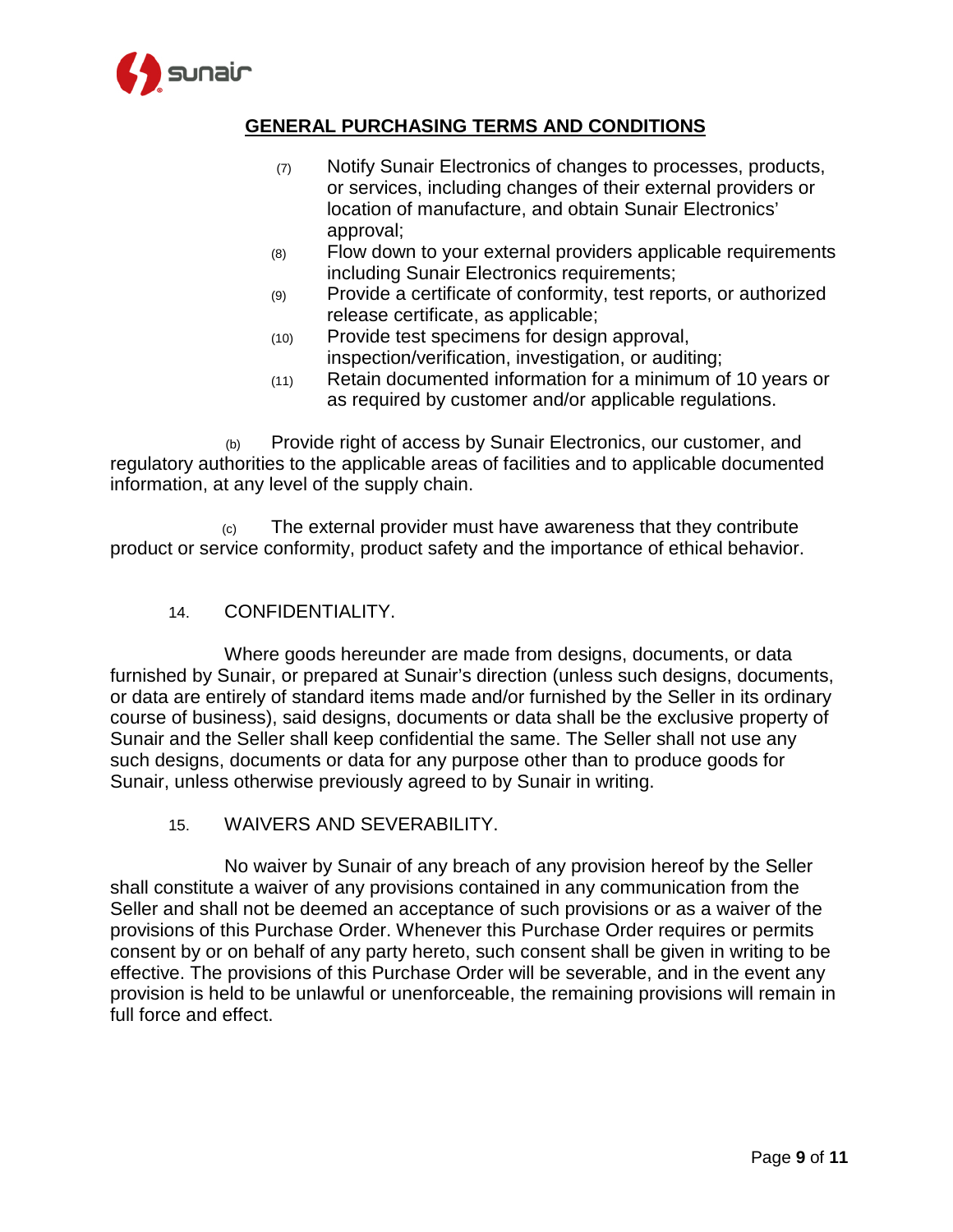

### 16. INDEMNIFICATION.

The Seller agrees to indemnify and hold harmless Sunair, its divisions, subsidiaries, customers, agents, officer, managers, employees and assigns from and against all claims, suits, damages, costs, losses, andexpenses (including, but not limited to legal fees and expenses) in any manner resulting from, or arising out of, the goods purchased hereunder or any breach by the Seller of this Purchase Order. The Seller warrants that all goods ordered and produced hereunder conform to all applicable laws and regulations.

### 17. ENTIRE AGREEMENT.

This Purchase Order embodies the entire agreement and understanding of the parties hereto in respect of the subject matter contemplated herein and supersedes all prior agreements, representations, warranties, promises, covenants, arrangements, communications and understandings, oral or written, express or implied, between the parties with respect to such subject matter.

### 18. SETOFF.

Sunair shall have the right to setoff against the purchase price of the goods ordered hereunder any amounts owed to Sunair by the Seller under this Purchase Order or any other agreement between Sunair and theSeller.

## 19. CANCELLATION ON ACCOUNT OF INSOLVENCY.

Sunair shall have the right to cancel this order in the event that the Seller becomes bankrupt or insolvent, makes an assignment for benefit of creditors, or invokes or has invoked any law relating to relief of debtors or creditors rights.

#### 20. GOVERNING LAW.

The validity, interpretation, and enforceability of this order shall be governed in all respects by the laws of the State of Florida applicable to contracts to be performed entirely within the state of Florida.